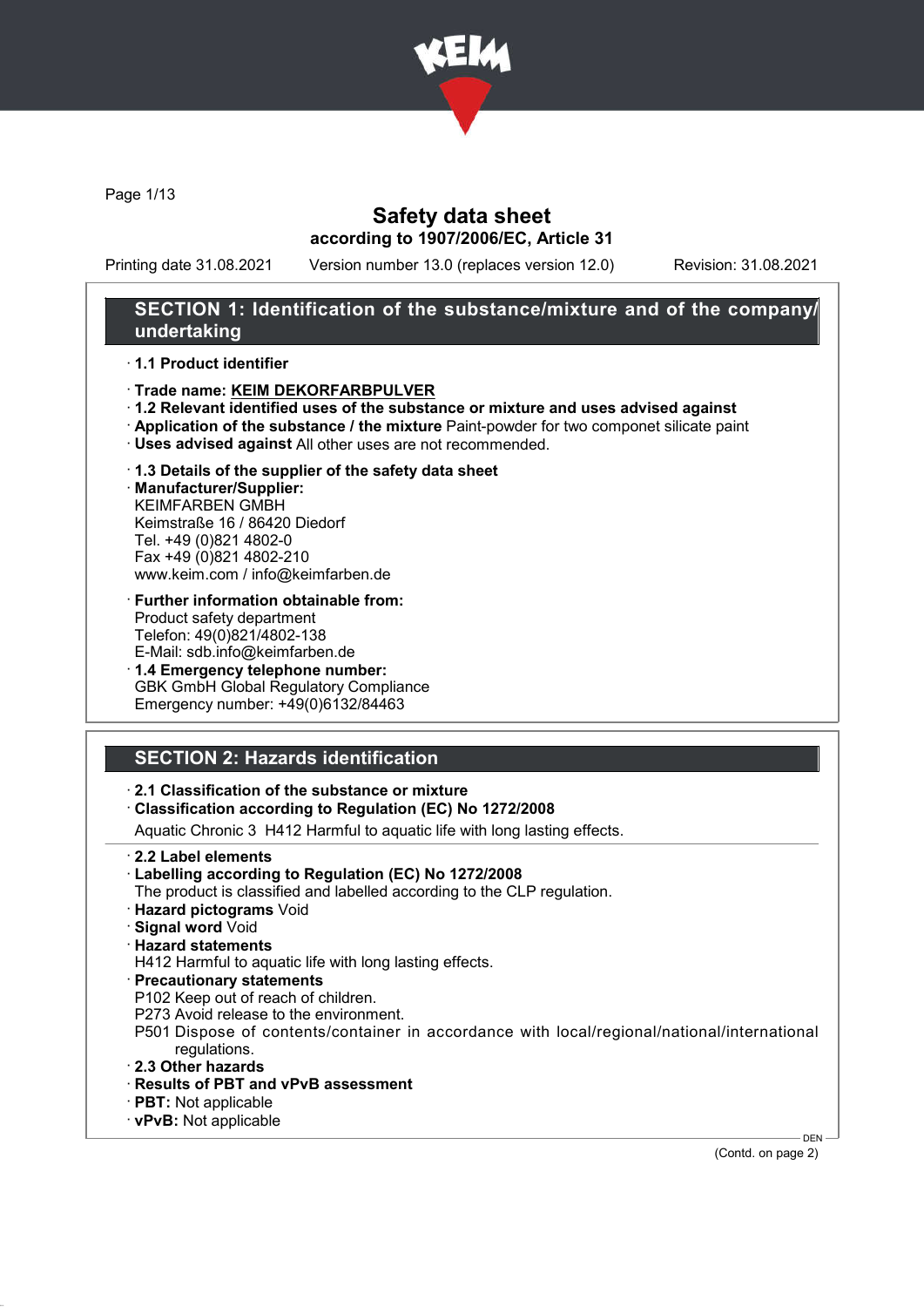

Page 2/13

## Safety data sheet according to 1907/2006/EC, Article 31

Printing date 31.08.2021 Version number 13.0 (replaces version 12.0) Revision: 31.08.2021

#### Trade name: KEIM DEKORFARBPULVER

(Contd. of page 1)

#### **SECTION 3: Composition/information on ingredients**

#### · 3.2 Mixtures

· Description: Paint powder based on silicatic and calcitic fillers as well as inorganic paint pigments.

| Dangerous components:                                                                                   |                                                                                    |               |  |  |
|---------------------------------------------------------------------------------------------------------|------------------------------------------------------------------------------------|---------------|--|--|
| CAS: 7727-43-7<br>EINECS: 231-784-4<br>Reg.nr.: 01-2119491274-35                                        | barium sulphate, natural<br>substance with a Community workplace exposure<br>limit | ≥5-≤15%       |  |  |
| CAS: 1309-37-1<br>EINECS: 215-168-2<br>Reg.nr.: 01-2119457614-35-<br>XXXX                               | diiron trioxide<br>substance with a Community workplace exposure<br>limit          | $0 - 40%$     |  |  |
| CAS: 1308-38-9<br>EINECS: 215-160-9<br>Reg.nr.: 01-2119433951-39-<br><b>XXXX</b>                        | dichromium trioxide<br>substance with a Community workplace exposure<br>limit      | $0 - 40%$     |  |  |
| CAS: 1314-98-3<br>EINECS: 215-251-3<br>Reg.nr.: 01-2119475779-15-<br><b>XXXX</b>                        | zinc sulphide<br>substance with a Community workplace exposure<br>limit            | ≤5%           |  |  |
| CAS: 1314-13-2<br>EINECS: 215-222-5<br>Index number: 030-013-00-7<br>Reg.nr.: 01-2119463881-32-<br>0043 | zinc oxide<br>Aquatic Acute 1, H400; Aquatic Chronic 1, H410                       | $>0.25 - 2\%$ |  |  |
| Additional information: For the wording of the listed hazard phrases refer to section 16.               |                                                                                    |               |  |  |

## SECTION 4: First aid measures

# · 4.1 Description of first aid measures

#### · General information:

Seek medical treatment in case of complaints.

- When seeing the doctor we suggest to present this safety data sheet.
- · After inhalation: Supply fresh air; consult doctor in case of complaints.
- · After skin contact:

Wash off immediately with water and soap and rinse well afterwards. If skin irritation continues, consult a doctor.

- · After eye contact:
- Rinse opened eye for several minutes under running water. Then consult a doctor.
- · After swallowing: Rinse mouth and throat well with water.

Do not induce vomiting; call for medical help immediately.

· 4.2 Most important symptoms and effects, both acute and delayed No further relevant information available.

(Contd. on page 3)

 $-$  DEN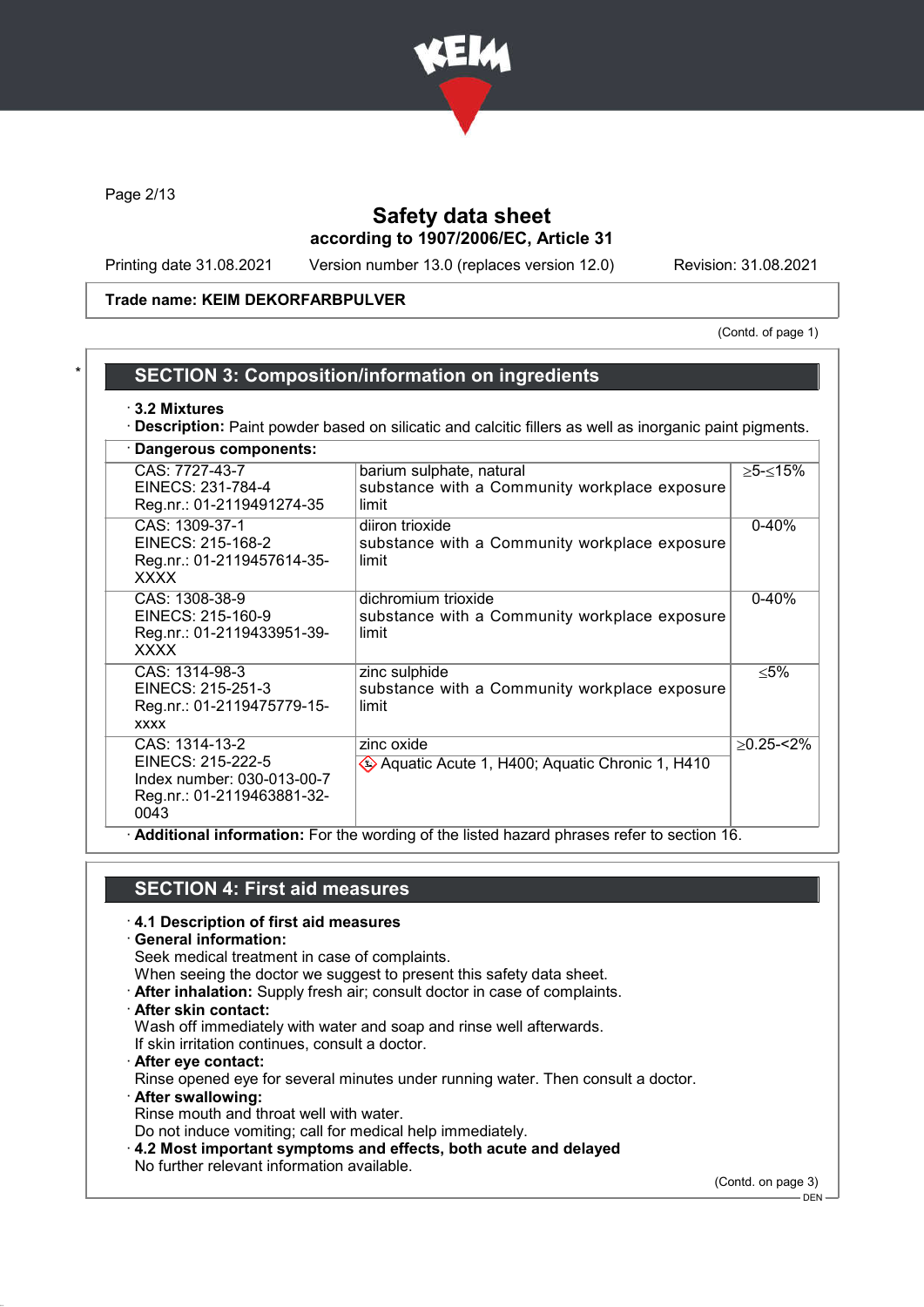

Page 3/13

## Safety data sheet according to 1907/2006/EC, Article 31

Printing date 31.08.2021 Version number 13.0 (replaces version 12.0) Revision: 31.08.2021

#### Trade name: KEIM DEKORFARBPULVER

#### (Contd. of page 2)

#### · 4.3 Indication of any immediate medical attention and special treatment needed No further relevant information available.

### SECTION 5: Firefighting measures

· 5.1 Extinguishing media

- · Suitable extinguishing agents:
- Product itself does not burn. Co-ordinate fire-fighting measures to the fire surroundings.
- · 5.2 Special hazards arising from the substance or mixture
- No further relevant information available.
- · 5.3 Advice for firefighters
- · Specila protective equipment: Wear self-contained respiratory protective device.
- · Additional information

Dispose of fire debris and contaminated fire fighting water in accordance with official regulations. In case of fire do not breathe smoke, fumes and vapours.

## SECTION 6: Accidental release measures

· 6.1 Personal precautions, protective equipment and emergency procedures Ensure adequate ventilation Avoid formation of dust. Use respiratory protective device against the effects of fumes/dust/aerosol. Respect the protection rules (see section 7 a. 8). Avoid contact with skin and eyes. Do not inhale dust. · 6.2 Environmental precautions: Do not allow product to reach soil, sewage system or any water course. Follow local governmental rules and regulations. · 6.3 Methods and material for containment and cleaning up: Close drainages (risk of blocking) Pick up mechanically.

Dispose of the material collected according to regulations.

- Clear contaminated areas thoroughly.
- 6.4 Reference to other sections See Section 7 for information on safe handling. See Section 8 for information on personal protection equipment. See Section 13 for disposal information.

## SECTION 7: Handling and storage

7.1 Precautions for safe handling Keep receptacles tightly sealed. Do not inhale dust. Prevent formation of dust.

> (Contd. on page 4)  $-$  DEN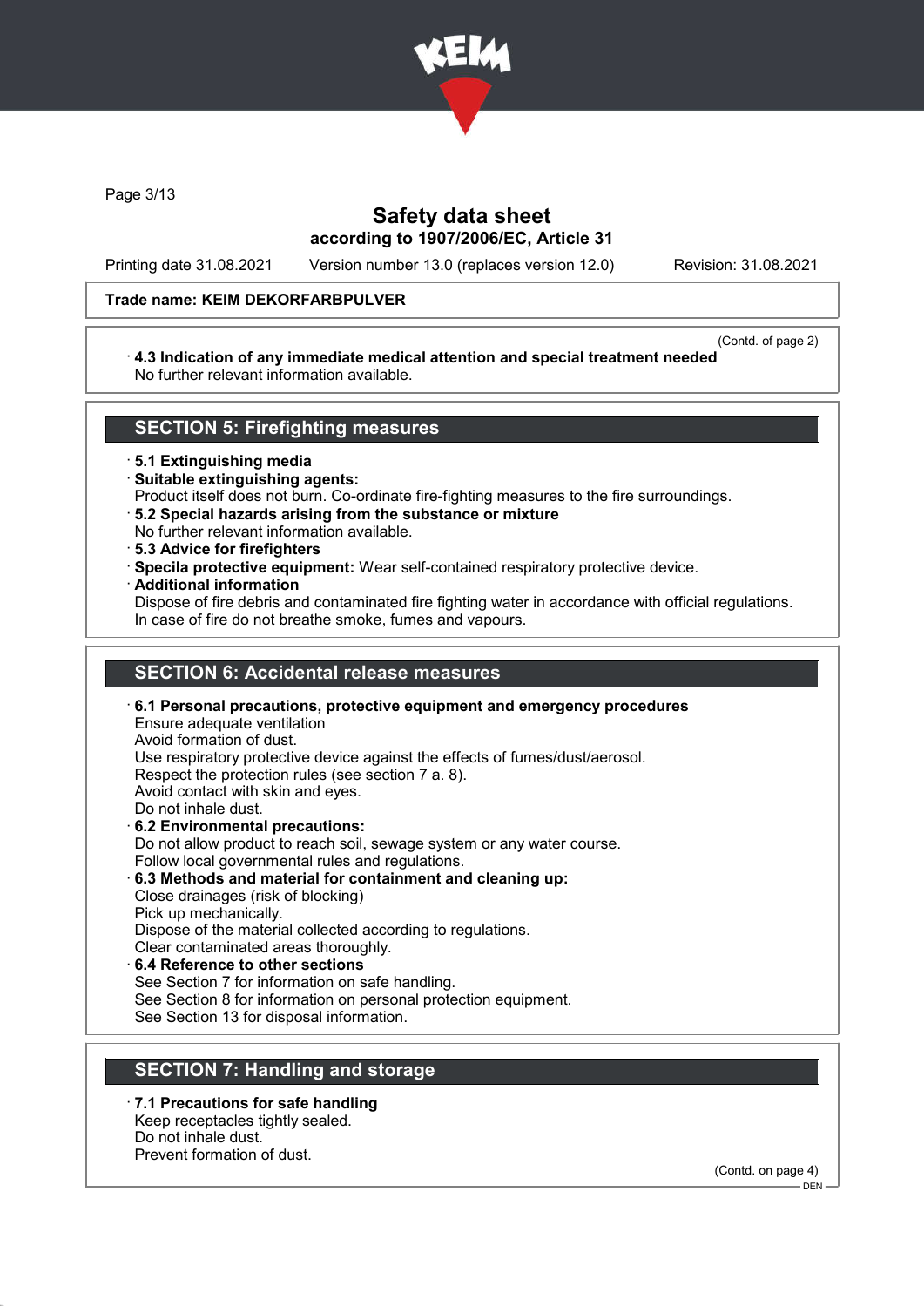

Page 4/13

## Safety data sheet according to 1907/2006/EC, Article 31

Printing date 31.08.2021 Version number 13.0 (replaces version 12.0) Revision: 31.08.2021

(Contd. of page 3)

#### Trade name: KEIM DEKORFARBPULVER

Avoid contact with skin and eyes.

See item 8 (8.2) for information about suitable protective equipment and technical precautions. Respect the protection rules.

- Information about fire and explosion protection: The product is not flammable. No special measures required.
- · 7.2 Conditions for safe storage, including any incompatibilities
- · Storage:
- Requirements to be met by storerooms and receptacles:

Store only in the original receptacle.

Keep in the original containers in a cool and dry place.

Suitable material for receptacles:

Paper Polyethylene

· Information about storage in one common storage facility: Not required.

· Further information about storage conditions: Avoid dust formations and deposits. Protect from humidity and water. Store in cool, dry conditions in well sealed receptacles.

Protect from heat and direct sunlight.

Protect from frost.

· Storage class: 13

· 7.3 Specific end use(s) No further relevant information available.

### SECTION 8: Exposure controls/personal protection

· 8.1 Control parameters

· Ingredients with limit values that require monitoring at the workplace:

General dust limit (Germany): Long-term value: 1.25  $*$  10  $**$  mg / m<sup>3</sup> 2 (II); \* respirable fraction \*\* inhalable fraction

|                               | 7727-43-7 barium sulphate, natural                                                                         |  |  |
|-------------------------------|------------------------------------------------------------------------------------------------------------|--|--|
|                               | AGW (Germany) Long-term value: 1.25* 10** mg/m <sup>3</sup><br>2(II);*alveolengängig**einatembar; AGS, DFG |  |  |
| 1309-37-1 diiron trioxide     |                                                                                                            |  |  |
|                               | AGW (Germany) Long-term value: 1.25* 10** mg/m <sup>3</sup><br>2(II);*alveolengängig**einatembar; AGS, DFG |  |  |
| 1308-38-9 dichromium trioxide |                                                                                                            |  |  |
|                               | AGW (Germany) Long-term value: 2 E mg/m <sup>3</sup><br>1(1); 10, EU                                       |  |  |
| 1314-98-3 zinc sulphide       |                                                                                                            |  |  |
|                               | MAK (Germany) Long-term value: 0.1A* 2E** mg/m <sup>3</sup><br>*alveolengängig; **einatembar               |  |  |
|                               | (Contd. on page 5)                                                                                         |  |  |

DEN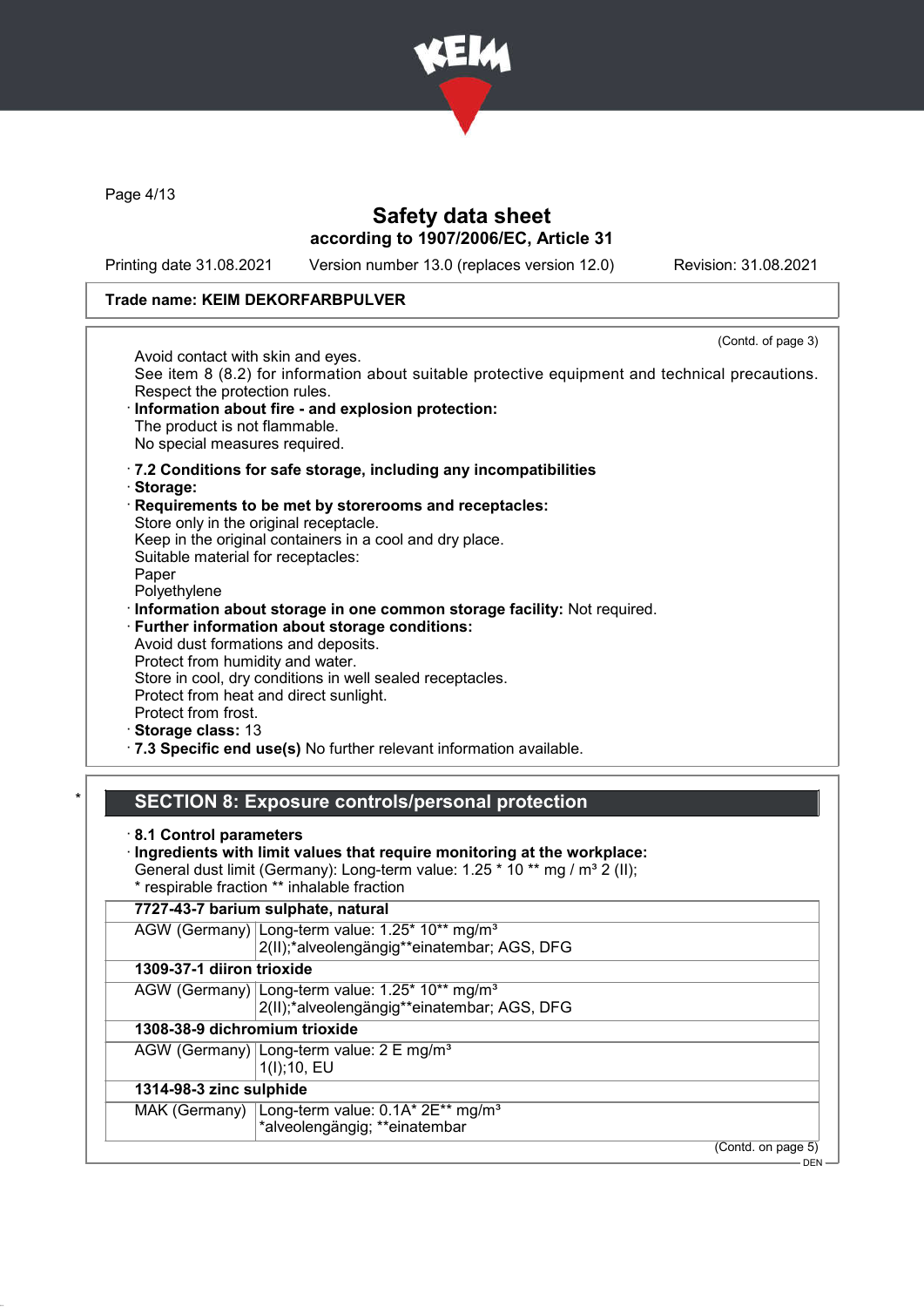

Page 5/13

## Safety data sheet according to 1907/2006/EC, Article 31

Printing date 31.08.2021 Version number 13.0 (replaces version 12.0) Revision: 31.08.2021

### Trade name: KEIM DEKORFARBPULVER

|                                                                                | 1314-13-2 zinc oxide                                                 |                                  |                                                                          |  |  |
|--------------------------------------------------------------------------------|----------------------------------------------------------------------|----------------------------------|--------------------------------------------------------------------------|--|--|
| MAK (Germany)<br>Long-term value: 1A mg/m <sup>3</sup><br>Rauch                |                                                                      |                                  |                                                                          |  |  |
| $\cdot$ DNELs                                                                  |                                                                      |                                  |                                                                          |  |  |
|                                                                                | 7727-43-7 barium sulphate, natural                                   |                                  |                                                                          |  |  |
| Oral                                                                           |                                                                      |                                  |                                                                          |  |  |
|                                                                                | Inhalative Long-term - systemic effects $10 \text{ mg/m}^3$ (worker) |                                  | Long-term - systemic effects   13,000 mg/kg bw/day (consumer)            |  |  |
|                                                                                | Long-term - systemic effects $10 \text{ mg/m}^3$ (consumer)          |                                  |                                                                          |  |  |
|                                                                                | Long-term - local effects                                            | 10 mg/m <sup>3</sup> (worker)    |                                                                          |  |  |
|                                                                                | 1309-37-1 diiron trioxide                                            |                                  |                                                                          |  |  |
|                                                                                | Inhalative Long-term - local effects                                 | $10$ mg/m <sup>3</sup> (worker)  |                                                                          |  |  |
|                                                                                | 1308-38-9 dichromium trioxide                                        |                                  |                                                                          |  |  |
|                                                                                | Inhalative Acute - local effects                                     | 2 mg/m <sup>3</sup> (worker)     |                                                                          |  |  |
|                                                                                | Long-term - local effects                                            | $0.5$ mg/m <sup>3</sup> (worker) |                                                                          |  |  |
|                                                                                | Long-term - local effects                                            |                                  | 0.5 mg/m <sup>3</sup> (consumer)                                         |  |  |
|                                                                                | 1314-13-2 zinc oxide                                                 |                                  |                                                                          |  |  |
| Oral                                                                           |                                                                      |                                  | Long-term - systemic effects 0.83 mg/kg bw/day (consumer) (50 mg Zn/day) |  |  |
| Dermal                                                                         | Long-term - systemic effects 83 mg/kg bw/day (worker)                |                                  |                                                                          |  |  |
|                                                                                |                                                                      |                                  | Long-term - systemic effects 83 mg/kg bw/day (consumer) (5000 mg Zn/day) |  |  |
|                                                                                | Inhalative Long-term - systemic effects $5 \text{ mg/m}^3$ (worker)  |                                  |                                                                          |  |  |
|                                                                                | Long-term - systemic effects $2.5 \text{ mg/m}^3$ (consumer)         |                                  |                                                                          |  |  |
|                                                                                | Long-term - local effects                                            |                                  | 0.5 mg/m <sup>3</sup> (worker)                                           |  |  |
| · PNECs                                                                        |                                                                      |                                  |                                                                          |  |  |
|                                                                                | 7727-43-7 barium sulphate, natural                                   |                                  |                                                                          |  |  |
|                                                                                | Aquatic compartment - freshwater                                     |                                  | 0.115 mg/l (freshwater)                                                  |  |  |
|                                                                                | Aquatic compartment - sediment in freshwater                         |                                  | 600.4 mg/kg sed dw (sediment fresh water)                                |  |  |
|                                                                                | Terrestrial compartment - soil                                       |                                  | 207.7 mg/kg dw (soil)                                                    |  |  |
|                                                                                | Sewage treatment plant                                               |                                  | 62.2 mg/l (sewage treatment plant) (Ba)                                  |  |  |
|                                                                                | 1308-38-9 dichromium trioxide                                        |                                  |                                                                          |  |  |
|                                                                                | Aquatic compartment - freshwater                                     |                                  | 0.0047 mg/l (freshwater)                                                 |  |  |
|                                                                                | Aquatic compartment - marine water                                   |                                  | 0.0047 mg/l (marine water)                                               |  |  |
| Aquatic compartment - water, intermittent releases 0.0047 mg/l (not specified) |                                                                      |                                  |                                                                          |  |  |
| Aquatic compartment - sediment in freshwater                                   |                                                                      |                                  | 18.2 mg/kg sed dw (sediment fresh water)                                 |  |  |
|                                                                                | Aquatic compartment - sediment in marine water                       |                                  | 1.31 mg/kg sed dw (sediment marine water)                                |  |  |
|                                                                                | Terrestrial compartment - soil                                       |                                  | 3.2 mg/kg dw (soil)                                                      |  |  |
|                                                                                | Sewage treatment plant                                               |                                  | 10 mg/l (sewage treatment plant)                                         |  |  |
|                                                                                | 1314-13-2 zinc oxide                                                 |                                  |                                                                          |  |  |
|                                                                                | Aquatic compartment - freshwater                                     |                                  | 0.0206 mg/l (freshwater)                                                 |  |  |
|                                                                                | Aquatic compartment - marine water                                   |                                  | 0.0061 mg/l (marine water)                                               |  |  |

DEN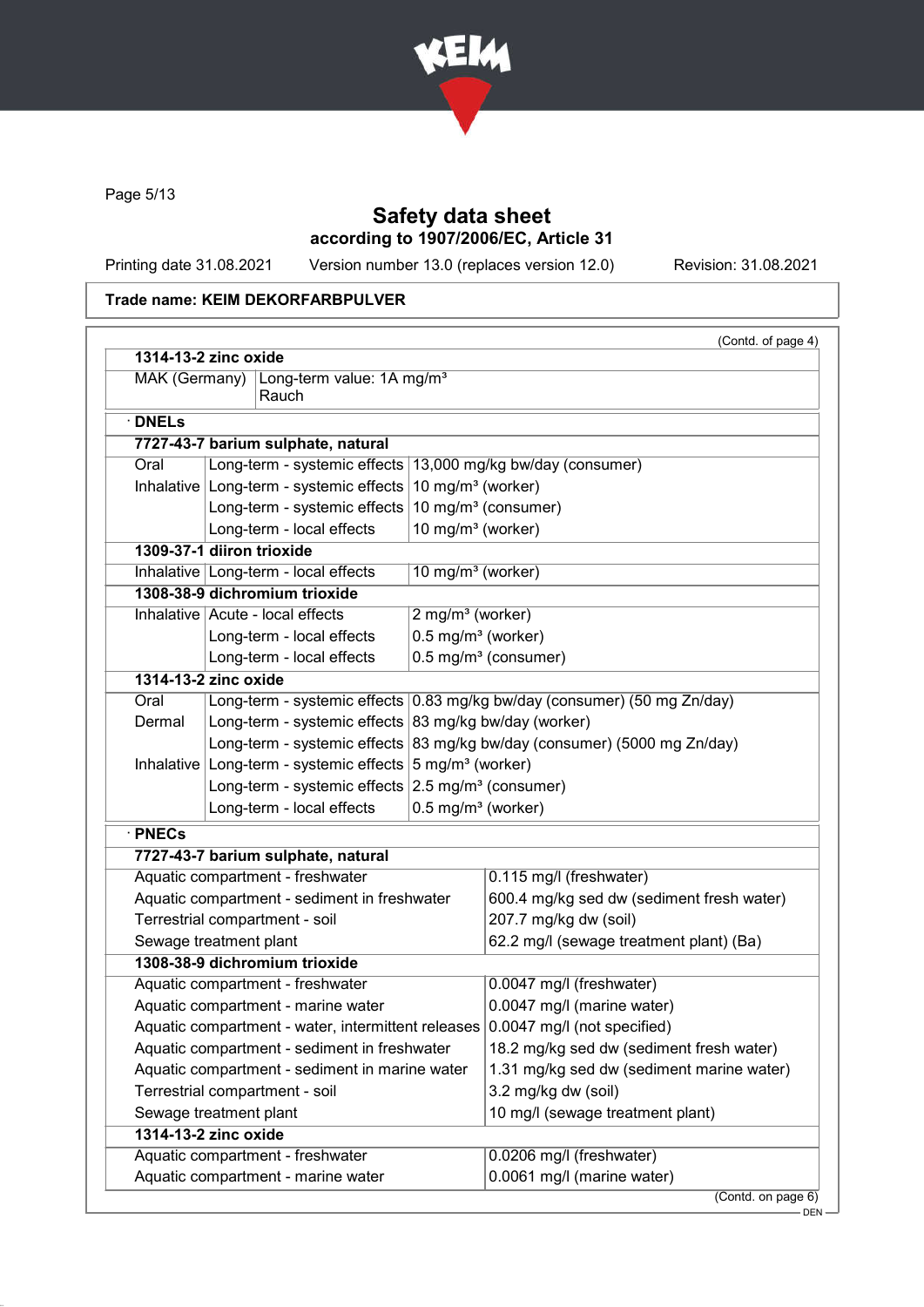

Page 6/13

## Safety data sheet according to 1907/2006/EC, Article 31

Printing date 31.08.2021 Version number 13.0 (replaces version 12.0) Revision: 31.08.2021

### Trade name: KEIM DEKORFARBPULVER

| Aquatic compartment - sediment in freshwater                                                                                                                                                                | (Contd. of page 5)<br>117.8 mg/kg sed dw (sediment fresh water) |
|-------------------------------------------------------------------------------------------------------------------------------------------------------------------------------------------------------------|-----------------------------------------------------------------|
| Aquatic compartment - sediment in marine water                                                                                                                                                              | 56.5 mg/kg sed dw (sediment marine water)                       |
| Terrestrial compartment - soil                                                                                                                                                                              | 35.6 mg/kg dw (soil)                                            |
|                                                                                                                                                                                                             |                                                                 |
| Sewage treatment plant                                                                                                                                                                                      | 0.1 mg/l (sewage treatment plant)                               |
| Additional information: The lists valid during the making were used as basis.                                                                                                                               |                                                                 |
| 8.2 Exposure controls                                                                                                                                                                                       |                                                                 |
| · Individual protection measures, such as personal protective equipment                                                                                                                                     |                                                                 |
| · General protective and hygienic measures:                                                                                                                                                                 |                                                                 |
| Wash hands before breaks and at the end of work.                                                                                                                                                            |                                                                 |
| Avoid contact with the eyes and skin.                                                                                                                                                                       |                                                                 |
| Do not inhale dust / smoke / mist.                                                                                                                                                                          |                                                                 |
| <b>Respiratory protection:</b>                                                                                                                                                                              |                                                                 |
| Filter: P2                                                                                                                                                                                                  |                                                                 |
| In a dusty environment wear suitable facemask.                                                                                                                                                              |                                                                 |
| <b>Hand protection Protective gloves</b>                                                                                                                                                                    |                                                                 |
| <b>Material of gloves</b>                                                                                                                                                                                   |                                                                 |
| suitable material e.g.:                                                                                                                                                                                     |                                                                 |
| Nitrile impregnated cotton-gloves                                                                                                                                                                           |                                                                 |
| PVC or PE gloves                                                                                                                                                                                            |                                                                 |
| Recommended thickness of the material: $\geq 0.5$ mm                                                                                                                                                        |                                                                 |
| The selection of the suitable gloves does not only depend on the material, but also on further marks<br>of quality and varies from manufacturer to manufacturer. As the product is a preparation of several |                                                                 |
| substances, the resistance of the glove material can not be calculated in advance and has therefore                                                                                                         |                                                                 |
| to be checked prior to the application.                                                                                                                                                                     |                                                                 |
| Penetration time of glove material                                                                                                                                                                          |                                                                 |
| Value for the permeation: level $\geq 6$ (480 min)                                                                                                                                                          |                                                                 |
| The determined penetration times according to EN 16523-1:2015 are not performed under practical                                                                                                             |                                                                 |
| conditions. Therefore a maximum wearing time, which corresponds to 50% of the penetration time,                                                                                                             |                                                                 |
| is recommended.                                                                                                                                                                                             |                                                                 |
| The exact break trough time has to be found out by the manufacturer of the protective gloves and                                                                                                            |                                                                 |
| has to be observed.                                                                                                                                                                                         |                                                                 |
| <b>Eye/face protection</b>                                                                                                                                                                                  |                                                                 |
| In a dusty environment wear protective goggles.                                                                                                                                                             |                                                                 |
| Tightly sealed goggles                                                                                                                                                                                      |                                                                 |
| <b>Body protection: Protective work clothing</b>                                                                                                                                                            |                                                                 |
| <b>Environmental exposure controls</b>                                                                                                                                                                      |                                                                 |
| See Section 12 and 6.2                                                                                                                                                                                      |                                                                 |
| No further relevant information available.                                                                                                                                                                  |                                                                 |
|                                                                                                                                                                                                             |                                                                 |
|                                                                                                                                                                                                             |                                                                 |
| <b>SECTION 9: Physical and chemical properties</b>                                                                                                                                                          |                                                                 |

- · General Information
- **Physical state** Solid<br>• **Colour:** Solid Colour: Solid Differ
- 

Different, according to colouring.

(Contd. on page 7)

<sup>-</sup> DEN-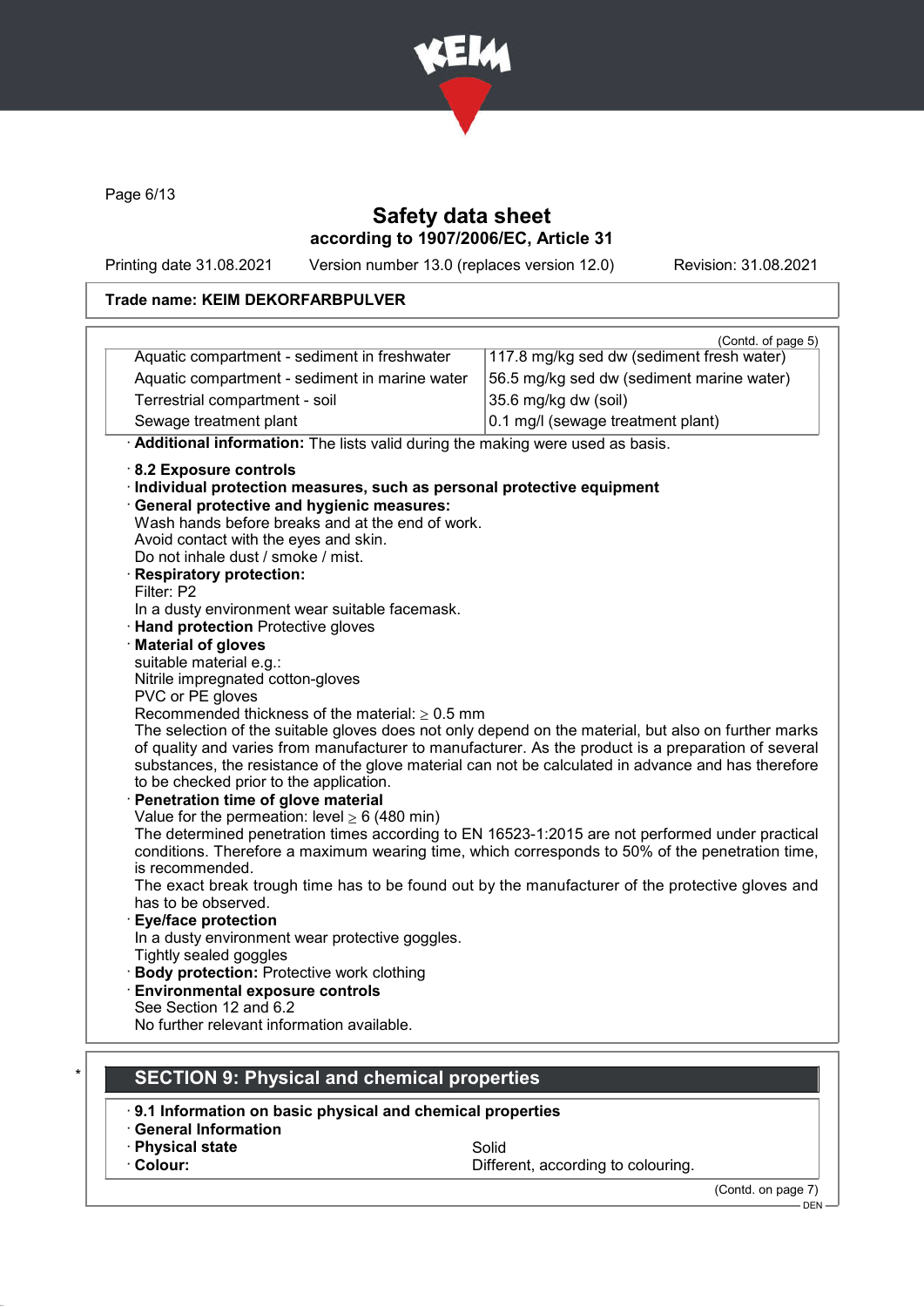

Page 7/13

## Safety data sheet according to 1907/2006/EC, Article 31

Printing date 31.08.2021 Version number 13.0 (replaces version 12.0) Revision: 31.08.2021

#### Trade name: KEIM DEKORFARBPULVER

|                                                 | (Contd. of page 6)                             |
|-------------------------------------------------|------------------------------------------------|
| · Odour:                                        | Odourless                                      |
| · Melting point/freezing point:                 | $>1,300$ °C                                    |
| · Boiling point or initial boiling point and    |                                                |
| boiling range                                   | Not applicable.                                |
| · Flammability                                  | Product is not flammable.                      |
| <b>Lower and upper explosion limit</b>          |                                                |
| · Lower:                                        | Not applicable                                 |
| $\cdot$ Upper:                                  | Not applicable                                 |
| · Flash point:                                  | Not applicable                                 |
| · Auto-ignition temperature:                    | Product is not selfigniting.                   |
| <b>Decomposition temperature:</b>               | Not determined                                 |
| pH                                              | Not applicable                                 |
| · Viscosity:                                    |                                                |
| · Kinematic viscosity                           | Not applicable                                 |
| · Dynamic:                                      | Not applicable                                 |
| · Solubility                                    |                                                |
| $\cdot$ water:                                  | Insoluble                                      |
| · Partition coefficient n-octanol/water (log    |                                                |
|                                                 |                                                |
| value)                                          | Not applicable                                 |
| · Vapour pressure:                              | Not applicable.                                |
| · Density and/or relative density               |                                                |
| Density at 20 °C:                               | $0.7*$ g/cm <sup>3</sup>                       |
|                                                 | Compacted density                              |
| · Relative density                              | Not determined                                 |
| · Vapour density                                | Not applicable.                                |
| · Particle characteristics                      | See item 3.                                    |
| ⋅ 9.2 Other information                         | * The values are for freshly produced material |
|                                                 | and may change with the time.                  |
| · Appearance:                                   |                                                |
| $\cdot$ Form:                                   | Powder                                         |
| · Important information on protection of health |                                                |
| and environment, and on safety.                 |                                                |
| · Ignition temperature:                         | Not determined                                 |
| · Explosive properties:                         | Product does not present an explosion hazard.  |
| Change in condition                             |                                                |
| · Softening point/range                         |                                                |
| · Oxidising properties:                         | Not applicable                                 |
| <b>Evaporation rate</b>                         | Not applicable.                                |
| · Information with regard to physical hazard    |                                                |
| classes                                         |                                                |
| <b>Explosives</b>                               | Void                                           |
| · Flammable gases                               | Void                                           |
|                                                 |                                                |
|                                                 |                                                |
| · Aerosols                                      | Void                                           |
| · Oxidising gases<br>· Gases under pressure     | Void<br>Void                                   |

(Contd. on page 8)

DEN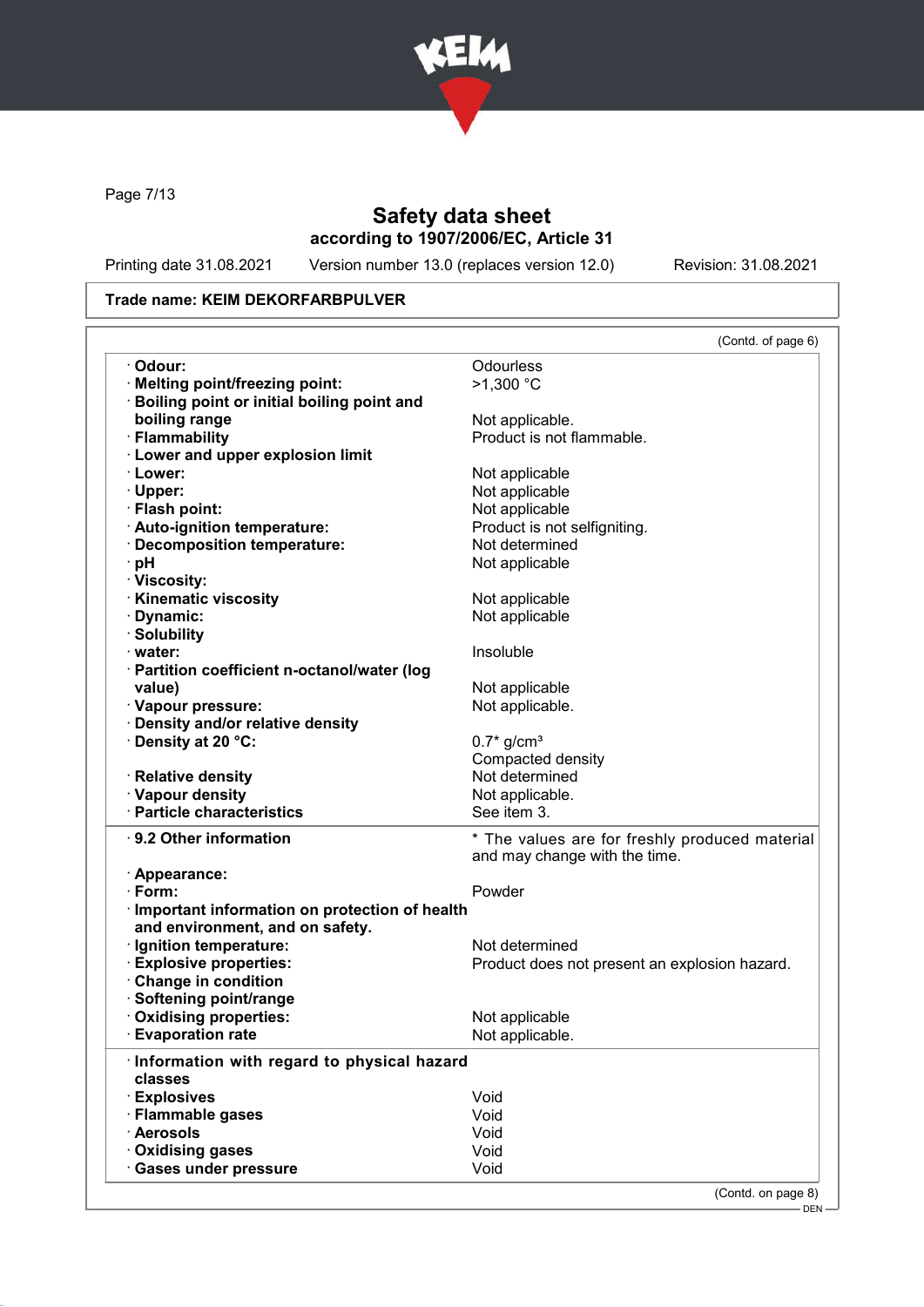

Page 8/13

## Safety data sheet according to 1907/2006/EC, Article 31

Printing date 31.08.2021 Version number 13.0 (replaces version 12.0) Revision: 31.08.2021

#### Trade name: KEIM DEKORFARBPULVER

|                                         |      | (Contd. of page 7) |
|-----------------------------------------|------|--------------------|
| · Flammable liquids                     | Void |                    |
| · Flammable solids                      | Void |                    |
| ⋅ Self-reactive substances and mixtures | Void |                    |
| $\cdot$ Pyrophoric liquids              | Void |                    |
| · Pyrophoric solids                     | Void |                    |
| · Self-heating substances and mixtures  | Void |                    |
| · Substances and mixtures, which emit   |      |                    |
| flammable gases in contact with water   | Void |                    |
| <b>Oxidising liquids</b>                | Void |                    |
| Oxidising solids                        | Void |                    |
| Organic peroxides                       | Void |                    |
| Corrosive to metals                     | Void |                    |
| <b>Desensitised explosives</b>          | Void |                    |

### SECTION 10: Stability and reactivity

· 10.1 Reactivity No further relevant information available.

· 10.2 Chemical stability Stable under normal conditions of storage and use.

· Thermal decomposition / conditions to be avoided:

No decomposition if used according to specifications.

- · 10.3 Possibility of hazardous reactions No dangerous reactions known.
- · 10.4 Conditions to avoid Humidity
- · 10.5 Incompatible materials: No further relevant information available.
- · 10.6 Hazardous decomposition products:

No hazardous decomposition products if stored and handled as prescribed.

## **SECTION 11: Toxicological information**

· 11.1 Information on hazard classes as defined in Regulation (EC) No 1272/2008

· Acute toxicity Based on available data, the classification criteria are not met.

| <b>LD/LC50 values relevant for classification:</b> |
|----------------------------------------------------|
|----------------------------------------------------|

| 7727-43-7 barium sulphate, natural |                               |                                                          |                                 |  |
|------------------------------------|-------------------------------|----------------------------------------------------------|---------------------------------|--|
| Oral                               | LD50                          | >5,000 mg/kg (rat)                                       |                                 |  |
| Dermal                             | LD50                          | >2,000 mg/kg (rat)                                       |                                 |  |
|                                    | <b>NOAEL</b>                  | $>104$ mg/kg (rat)                                       |                                 |  |
|                                    | 1309-37-1 diiron trioxide     |                                                          |                                 |  |
| Oral                               | LD50                          | >5,000 mg/kg (rat)                                       |                                 |  |
|                                    |                               | Inhalative LC 50/2Wochen $ >210$ mg/m <sup>3</sup> (rat) |                                 |  |
|                                    | 1308-38-9 dichromium trioxide |                                                          |                                 |  |
| Oral                               | LD50                          | >15,000 mg/kg (rat) (OECD 401 Acute Oral Toxicity)       |                                 |  |
| Inhalative   LC50/4 h              |                               | >5.41 mg/l (rat) (OECD 403 Acute Inhalation Toxicity)    |                                 |  |
|                                    | <b>NOAEL</b>                  | 2,000 mg/kg (rat)                                        |                                 |  |
|                                    |                               |                                                          | $(Control \cap \text{name } Q)$ |  |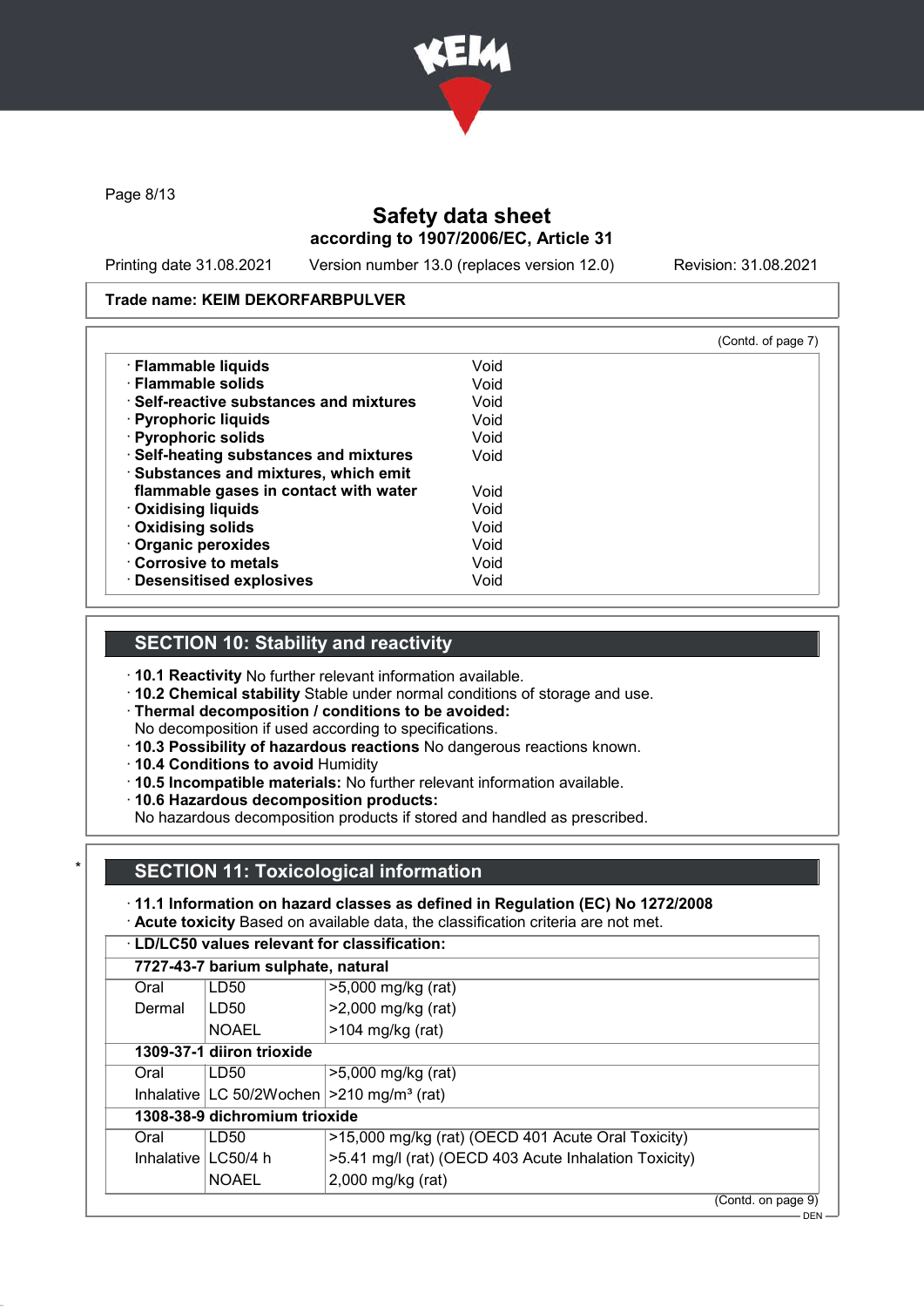

Page 9/13

## Safety data sheet according to 1907/2006/EC, Article 31

Printing date 31.08.2021 Version number 13.0 (replaces version 12.0) Revision: 31.08.2021

### Trade name: KEIM DEKORFARBPULVER

| 1314-98-3 zinc sulphide<br>LD50<br>>15,000 mg/kg (rat) (OECD 401)<br>Oral<br>Inhalative   LC50/4 h<br>>5.7 mg/l (rat) (OECD 403)<br>1314-13-2 zinc oxide<br>Oral<br>LD50<br>>5,000 mg/kg (rat)<br>Inhalative LC50/4 h<br>>5.7 mg/l (rat)<br>· Skin corrosion/irritation Frequent persistent contact with the skin may cause skin irritation.<br>Serious eye damage/irritation Product powder can cause temporary mechanical eye irritation.<br>during inhalation:<br>By excess of "General Threshold Limit Value for Dust" is - comparable to inert dust - a mechanical<br>overload of respiratory tracts possible.<br>during swallowing: Irritant effect possible<br>Respiratory or skin sensitisation Based on available data, the classification criteria are not met.<br>· Germ cell mutagenicity Based on available data, the classification criteria are not met.<br>· Carcinogenicity Based on available data, the classification criteria are not met.<br>· Reproductive toxicity Based on available data, the classification criteria are not met.<br>STOT-single exposure Based on available data, the classification criteria are not met.<br>STOT-repeated exposure Based on available data, the classification criteria are not met.<br>· Aspiration hazard Based on available data, the classification criteria are not met.<br>Other information (about experimental toxicology):<br>Experimental analysis are not available.<br>The product was not tested. The statements on toxicology have been derived from the properties of<br>the individual components.<br>Subacute to chronic toxicity:<br>CMR effects (carcinogenity, mutagenicity and toxicity for reproduction) Not applicable<br>11.2 Information on other hazards<br><b>Endocrine disrupting properties</b><br>None of the ingredients is listed.<br><b>SECTION 12: Ecological information</b><br>$\cdot$ 12.1 Toxicity<br>· Aquatic toxicity:<br>Harmful to aquatic organisms.<br>May cause long-term adverse effects in the aquatic environment.<br>7727-43-7 barium sulphate, natural |  |  | (Contd. of page 8) |  |  |
|------------------------------------------------------------------------------------------------------------------------------------------------------------------------------------------------------------------------------------------------------------------------------------------------------------------------------------------------------------------------------------------------------------------------------------------------------------------------------------------------------------------------------------------------------------------------------------------------------------------------------------------------------------------------------------------------------------------------------------------------------------------------------------------------------------------------------------------------------------------------------------------------------------------------------------------------------------------------------------------------------------------------------------------------------------------------------------------------------------------------------------------------------------------------------------------------------------------------------------------------------------------------------------------------------------------------------------------------------------------------------------------------------------------------------------------------------------------------------------------------------------------------------------------------------------------------------------------------------------------------------------------------------------------------------------------------------------------------------------------------------------------------------------------------------------------------------------------------------------------------------------------------------------------------------------------------------------------------------------------------------------------------------------------------------------------------|--|--|--------------------|--|--|
|                                                                                                                                                                                                                                                                                                                                                                                                                                                                                                                                                                                                                                                                                                                                                                                                                                                                                                                                                                                                                                                                                                                                                                                                                                                                                                                                                                                                                                                                                                                                                                                                                                                                                                                                                                                                                                                                                                                                                                                                                                                                        |  |  |                    |  |  |
|                                                                                                                                                                                                                                                                                                                                                                                                                                                                                                                                                                                                                                                                                                                                                                                                                                                                                                                                                                                                                                                                                                                                                                                                                                                                                                                                                                                                                                                                                                                                                                                                                                                                                                                                                                                                                                                                                                                                                                                                                                                                        |  |  |                    |  |  |
|                                                                                                                                                                                                                                                                                                                                                                                                                                                                                                                                                                                                                                                                                                                                                                                                                                                                                                                                                                                                                                                                                                                                                                                                                                                                                                                                                                                                                                                                                                                                                                                                                                                                                                                                                                                                                                                                                                                                                                                                                                                                        |  |  |                    |  |  |
|                                                                                                                                                                                                                                                                                                                                                                                                                                                                                                                                                                                                                                                                                                                                                                                                                                                                                                                                                                                                                                                                                                                                                                                                                                                                                                                                                                                                                                                                                                                                                                                                                                                                                                                                                                                                                                                                                                                                                                                                                                                                        |  |  |                    |  |  |
|                                                                                                                                                                                                                                                                                                                                                                                                                                                                                                                                                                                                                                                                                                                                                                                                                                                                                                                                                                                                                                                                                                                                                                                                                                                                                                                                                                                                                                                                                                                                                                                                                                                                                                                                                                                                                                                                                                                                                                                                                                                                        |  |  |                    |  |  |
|                                                                                                                                                                                                                                                                                                                                                                                                                                                                                                                                                                                                                                                                                                                                                                                                                                                                                                                                                                                                                                                                                                                                                                                                                                                                                                                                                                                                                                                                                                                                                                                                                                                                                                                                                                                                                                                                                                                                                                                                                                                                        |  |  |                    |  |  |
|                                                                                                                                                                                                                                                                                                                                                                                                                                                                                                                                                                                                                                                                                                                                                                                                                                                                                                                                                                                                                                                                                                                                                                                                                                                                                                                                                                                                                                                                                                                                                                                                                                                                                                                                                                                                                                                                                                                                                                                                                                                                        |  |  |                    |  |  |
|                                                                                                                                                                                                                                                                                                                                                                                                                                                                                                                                                                                                                                                                                                                                                                                                                                                                                                                                                                                                                                                                                                                                                                                                                                                                                                                                                                                                                                                                                                                                                                                                                                                                                                                                                                                                                                                                                                                                                                                                                                                                        |  |  |                    |  |  |
| <b>NOEC</b><br>$>1.5$ mg/l $/72h$ (algae)                                                                                                                                                                                                                                                                                                                                                                                                                                                                                                                                                                                                                                                                                                                                                                                                                                                                                                                                                                                                                                                                                                                                                                                                                                                                                                                                                                                                                                                                                                                                                                                                                                                                                                                                                                                                                                                                                                                                                                                                                              |  |  |                    |  |  |

| <b>NOEC</b> | >1.15 mg/l /72h (algae)              |                     |
|-------------|--------------------------------------|---------------------|
|             | 622 mg/l /3h (activated sludge)      |                     |
|             | >1.26 mg/l /33d (fish)               |                     |
|             | 2.9 mg/l /21d (daphnia)              |                     |
| <b>NOEC</b> | 211 mg/kg /28d (soil microorganisms) |                     |
| EC 50/48h   | 14.5 mg/l (daphnia)                  |                     |
|             |                                      | (Contd. on page 10) |

DEN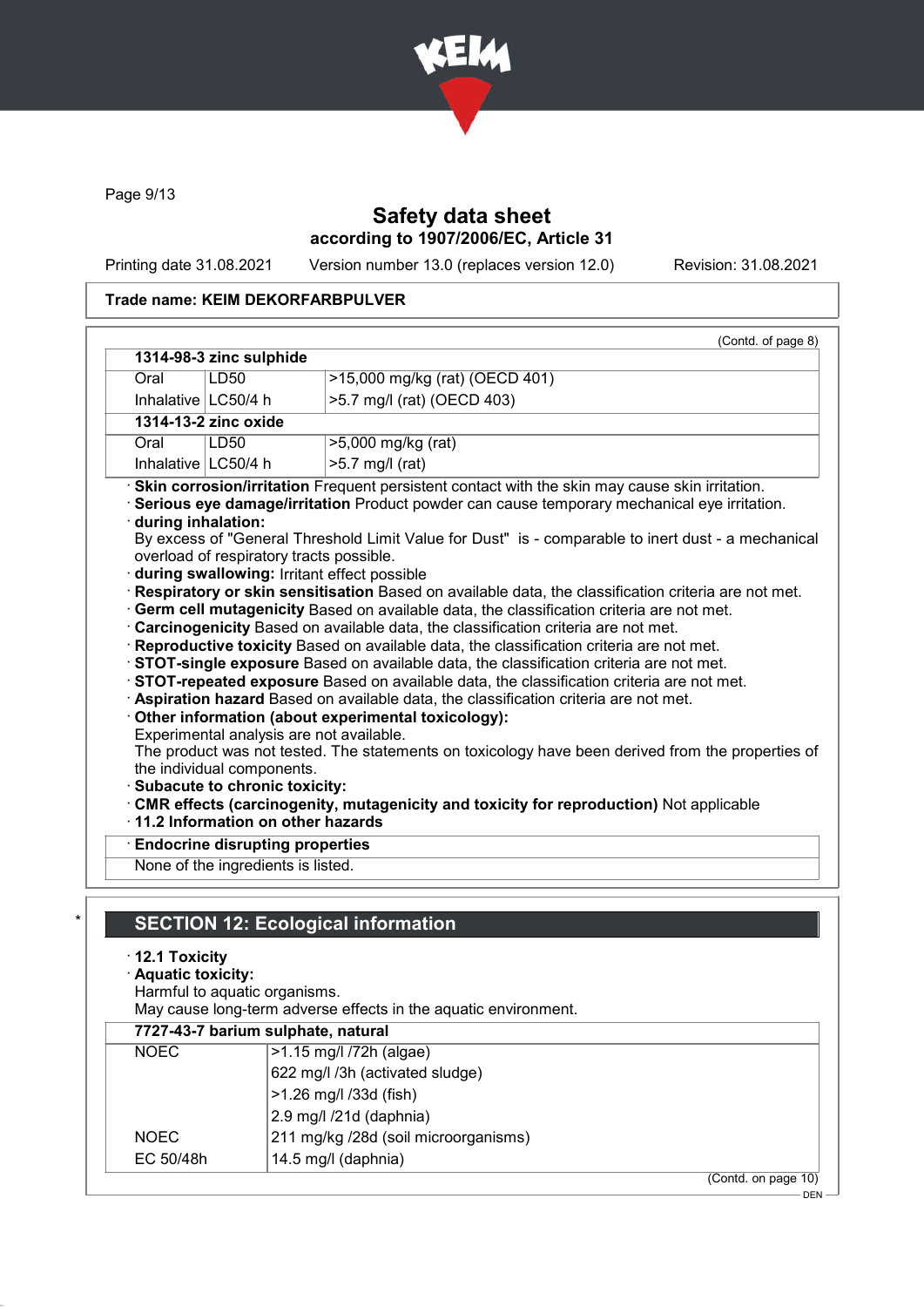

Page 10/13

## Safety data sheet according to 1907/2006/EC, Article 31

Printing date 31.08.2021 Version number 13.0 (replaces version 12.0) Revision: 31.08.2021

## Trade name: KEIM DEKORFARBPULVER

|                                      | (Contd. of page 9)                                                                                                                                                                                                                                                                |
|--------------------------------------|-----------------------------------------------------------------------------------------------------------------------------------------------------------------------------------------------------------------------------------------------------------------------------------|
| ErC50/72h                            | >1.15 mg/l (algae)                                                                                                                                                                                                                                                                |
| LC 50/96 h                           | >3.5 mg/l (fish)                                                                                                                                                                                                                                                                  |
| 1309-37-1 diiron trioxide            |                                                                                                                                                                                                                                                                                   |
| EC 50/48h                            | >100 mg/l (daphnia) (OECD 202)                                                                                                                                                                                                                                                    |
| LC0 /96h                             | >50,000 mg/l (fish)                                                                                                                                                                                                                                                               |
| <b>EC 10</b>                         | >10,000 mg/l /3h (activated sludge)                                                                                                                                                                                                                                               |
| 1308-38-9 dichromium trioxide        |                                                                                                                                                                                                                                                                                   |
| <b>NOEC</b>                          | 1,000 mg/l (fish)                                                                                                                                                                                                                                                                 |
| EC 50/3h                             | > 10,000 mg/l (bacteria) (ISO 8192)                                                                                                                                                                                                                                               |
|                                      | LC 50/96 h (static) $ >10,000$ mg/l (fish) (Fischtest akut)                                                                                                                                                                                                                       |
| 1314-98-3 zinc sulphide              |                                                                                                                                                                                                                                                                                   |
|                                      | EC 50/48h (static)   100 mg/l (daphnia) (OECD 202)                                                                                                                                                                                                                                |
|                                      | EC 50/96h (static) $ 100 \text{ mg/l}$ (fish) (OECD 203)                                                                                                                                                                                                                          |
|                                      | EC 50/72 h (static) 100 mg/l (algae) (OECD 202)                                                                                                                                                                                                                                   |
| 1314-13-2 zinc oxide                 |                                                                                                                                                                                                                                                                                   |
| EC 50/48h                            | 0.67 mg/l (daphnia)                                                                                                                                                                                                                                                               |
|                                      |                                                                                                                                                                                                                                                                                   |
| ErC50/72h                            | 0.21 mg/l (algae) (pH >7 - 8,5; Zn (ZnO))<br>· 12.2 Persistence and degradability No further relevant information available.<br>· 12.3 Bioaccumulative potential No further relevant information available.<br>· 12.4 Mobility in soil No further relevant information available. |
|                                      | 12.5 Results of PBT and vPvB assessment                                                                                                                                                                                                                                           |
| · PBT: Not applicable                |                                                                                                                                                                                                                                                                                   |
| · vPvB: Not applicable               |                                                                                                                                                                                                                                                                                   |
|                                      | 12.6 Endocrine disrupting properties<br>The product does not contain substances with endocrine disrupting properties.                                                                                                                                                             |
| 12.7 Other adverse effects           |                                                                                                                                                                                                                                                                                   |
| · Additional ecological information: |                                                                                                                                                                                                                                                                                   |
| · AOX-indication:                    |                                                                                                                                                                                                                                                                                   |
|                                      |                                                                                                                                                                                                                                                                                   |
|                                      | take influence on the AOX-load of the waste water.                                                                                                                                                                                                                                |
| EU guideline NO. 2006/11/EC:         |                                                                                                                                                                                                                                                                                   |
|                                      | The product contains BaSO4, ZnS, ZnO.                                                                                                                                                                                                                                             |
| <b>General notes:</b>                | Due to the substance of content which do not include organic jointed halogens, the product can not<br>According to the formulation contains the following heavy metals and compounds from the                                                                                     |
|                                      | At present there are no ecotoxicological assessments.                                                                                                                                                                                                                             |
| components.                          |                                                                                                                                                                                                                                                                                   |
|                                      | The statements on ecotoxicology have been derived from the properties of the individual<br>The product does only consist of inorganic substances; the definition of ecological data like                                                                                          |
|                                      | biological degradability, COD and BOD is not expedient.<br>Water hazard class 1 (German Regulation) (Self-assessment): slightly hazardous for water                                                                                                                               |

(Contd. on page 11)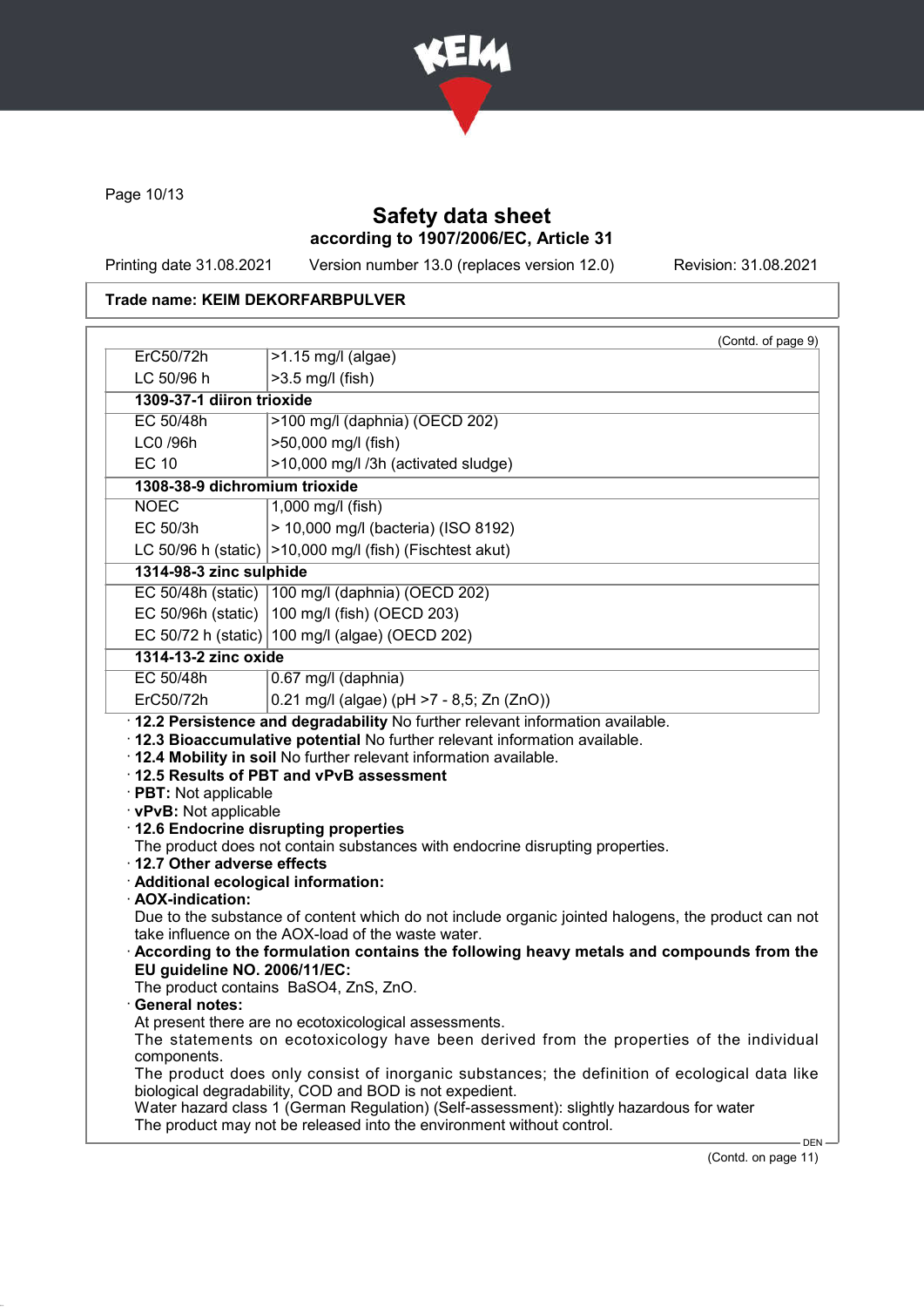

Page 11/13

## Safety data sheet according to 1907/2006/EC, Article 31

Printing date 31.08.2021 Version number 13.0 (replaces version 12.0) Revision: 31.08.2021

#### Trade name: KEIM DEKORFARBPULVER

(Contd. of page 10)

#### SECTION 13: Disposal considerations

#### · 13.1 Waste treatment methods

#### **Recommendation**

Must not be disposed with household garbage. Do not allow product to reach sewage system. Disposal must be made according to official regulations.

· European waste catalogue

08 01 11\* waste paint and varnish containing organic solvents or other hazardous substances

#### · Uncleaned packaging:

- · Recommendation: Disposal must be made according to official regulations.
- · Recommended cleansing agents: Water, if necessary with cleansing agents.

| <b>SECTION 14: Transport information</b> |  |
|------------------------------------------|--|
|                                          |  |

| $\cdot$ 14.1 UN number or ID number<br>· ADR, IMDG, IATA                                         | Void                                                          |
|--------------------------------------------------------------------------------------------------|---------------------------------------------------------------|
| 14.2 UN proper shipping name<br>· ADR, IMDG, IATA                                                | Void                                                          |
| 14.3 Transport hazard class(es)                                                                  |                                                               |
| · ADR, IMDG, IATA<br>· Class                                                                     | Void                                                          |
| 14.4 Packing group<br>· ADR, IMDG, IATA                                                          | Void                                                          |
| ⋅14.5 Environmental hazards:<br>· Marine pollutant:                                              | No.                                                           |
| 14.6 Special precautions for user                                                                | Not applicable                                                |
| $\cdot$ 14.7 Maritime transport in bulk according to<br><b>IMO instruments</b><br>Not applicable |                                                               |
| · Transport/Additional information:                                                              | No dangerous good in sense of these transport<br>regulations. |
| $\cdot$ UN "Model Regulation":                                                                   | Void                                                          |

- **SECTION 15: Regulatory information**
- · 15.1 Safety, health and environmental regulations/legislation specific for the substance or mixture
- · Labelling according to Regulation (EC) No 1272/2008

For information on labelling please refer to section 2 of this document.

(Contd. on page 12)

DEN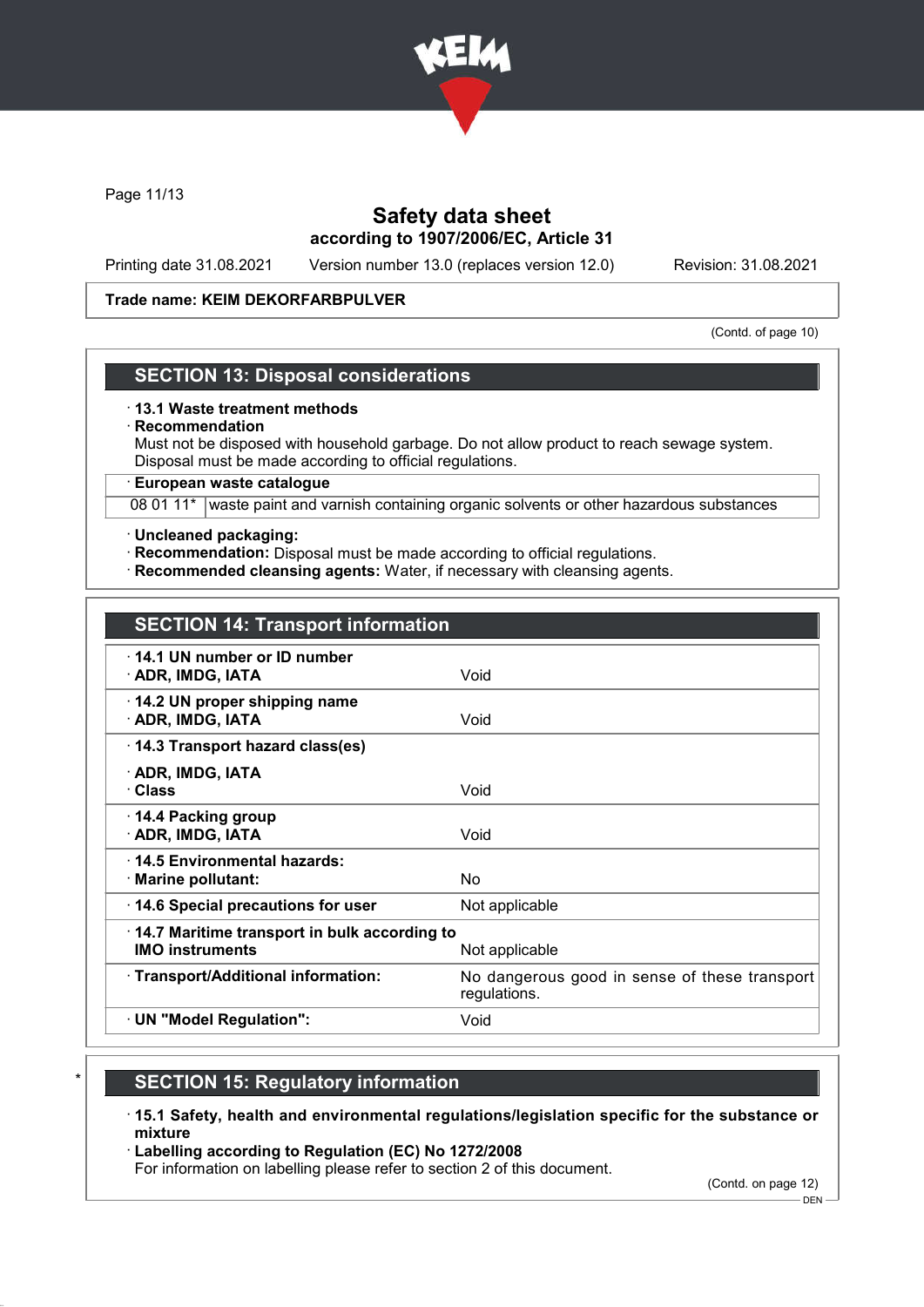

Page 12/13

### Safety data sheet according to 1907/2006/EC, Article 31

Printing date 31.08.2021 Version number 13.0 (replaces version 12.0) Revision: 31.08.2021

(Contd. of page 11)

#### Trade name: KEIM DEKORFARBPULVER

· Directive 2012/18/EU

· Named dangerous substances - ANNEX I None of the ingredients is listed.

· LIST OF SUBSTANCES SUBJECT TO AUTHORISATION (ANNEX XIV)

None of the ingredients is listed.

DIRECTIVE 2011/65/EU on the restriction of the use of certain hazardous substances in electrical and electronic equipment – Annex II

None of the ingredients is listed.

· REGULATION (EU) 2019/1148

Annex I - RESTRICTED EXPLOSIVES PRECURSORS (Upper limit value for the purpose of licensing under Article 5(3))

None of the ingredients is listed.

Annex II - REPORTABLE EXPLOSIVES PRECURSORS

None of the ingredients is listed.

· National regulations:

· Waterhazard class: Water hazard class 1 (Self-assessment): slightly hazardous for water.

· Other regulations, limitations and prohibitive regulations

· Please note:

TRGS 200 (Germany) TRGS 500 (Germany)

TRGS 510 (Germany)

TRGS 900 (Germany)

· Substances of very high concern (SVHC) according to REACH, Article 57 Not applicable · Product-Code/Giscode: ---

· 15.2 Chemical safety assessment: A Chemical Safety Assessment has not been carried out.

### SECTION 16: Other information

This information is based on our present knowledge. However, this shall not constitute a guarantee for any specific product features and shall not establish a legally valid contractual relationship.

- **Relevant phrases**
- H400 Very toxic to aquatic life.

H410 Very toxic to aquatic life with long lasting effects.

- · Department issuing SDS: KEIMFARBEN Germany, Product safety department
- · Version number of previous version: 12.0
- · Abbreviations and acronyms: ADR: Accord relatif au transport international des marchandises dangereuses par route (European Agreement Concerning the International Carriage of Dangerous Goods by Road) IMDG: International Maritime Code for Dangerous Goods IATA: International Air Transport Association GHS: Globally Harmonised System of Classification and Labelling of Chemicals EINECS: European Inventory of Existing Commercial Chemical Substances ELINCS: European List of Notified Chemical Substances CAS: Chemical Abstracts Service (division of the American Chemical Society) TRGS: Technische Regeln für Gefahrstoffe (Technical Rules for Dangerous Substances, BAuA, Germany) DNEL: Derived No-Effect Level (REACH)

(Contd. on page 13)